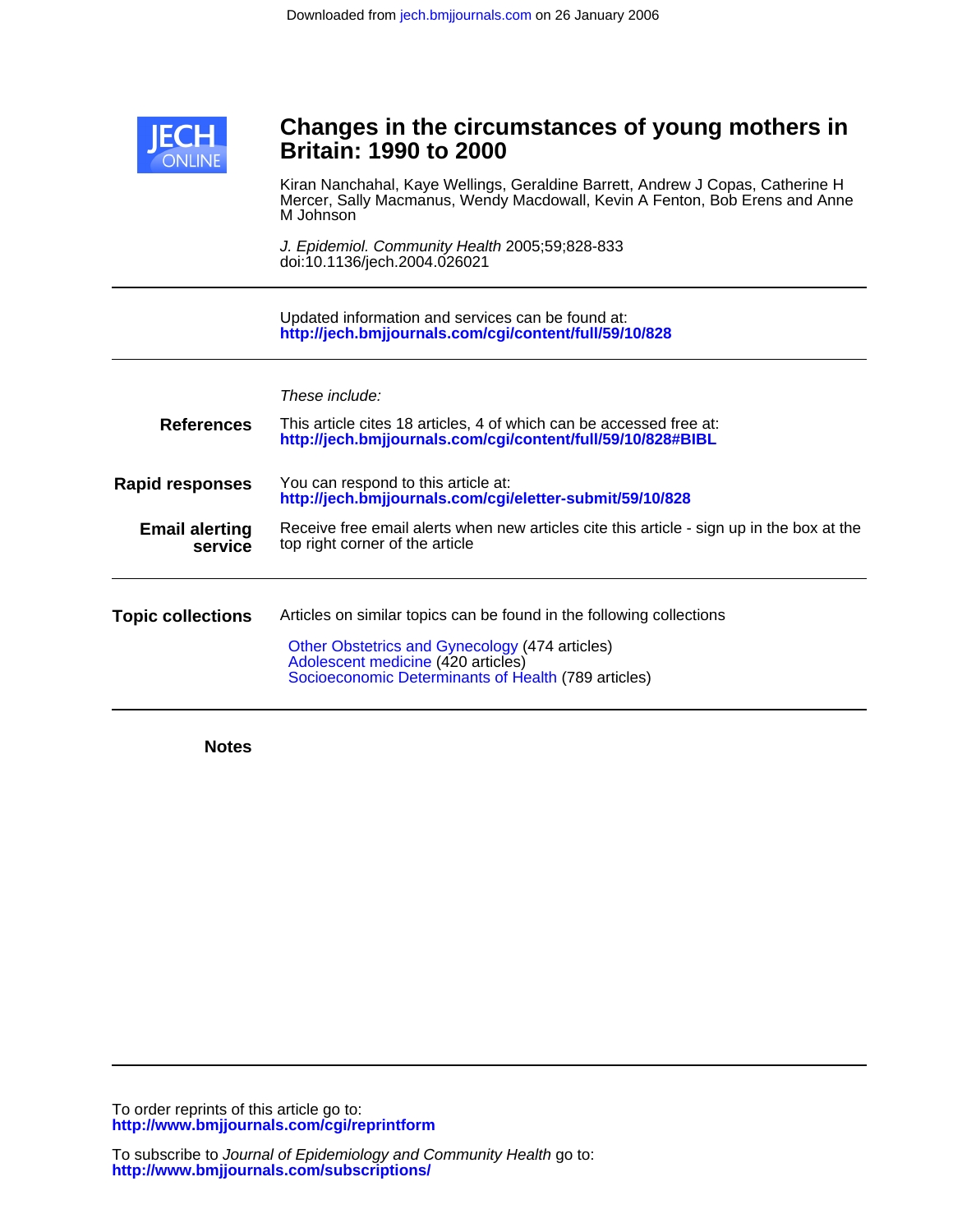# RESEARCH REPORT

# Changes in the circumstances of young mothers in Britain: 1990 to 2000

Kiran Nanchahal, Kaye Wellings, Geraldine Barrett, Andrew J Copas, Catherine H Mercer, Sally Macmanus, Wendy Macdowall, Kevin A Fenton, Bob Erens, Anne M Johnson

...............................................................................................................................

J Epidemiol Community Health 2005;59:828–833. doi: 10.1136/jech.2004.026021

Objectives: To assess changes between 1990 and 2000 in the circumstances of women who became mothers before the age of 18.

Design: Two cross sectional probability sample surveys of the general population carried out in 1989– 1991 (Natsal 1990) and 1999–2001 (Natsal 2000).

Setting: British households.

Participants: Women aged 18 to 27 years at time of survey (Natsal 1990: 2575, Natsal 2000: 1757). Main outcome measures: Educational attainment, participation in education/work or training, living in social housing, social class, living as lone adult, parity, ill health, and health related behaviours at the time of the interview.

See end of article for authors' affiliations .......................

Correspondence to: Professor K Wellings, Centre for Sexual and Reproductive Health Research, Department of Public Health and Policy, London School of Hygiene and Tropical Medicine, Keppel Street, London WC1E 7HT, UK; Kaye. Wellings@lshtm.ac.uk

Accepted for publication 1 May 2005 ....................... Results: The proportion of women who were sexually active before 18 increased between 1990 and 2000 from 58.9% to 71.3% (p<0.0001). There was no significant change in the proportion who had a child before the age of 18 (4.7% in 1990, 5.3% in 2000,  $p=0.390$ ). The proportion who had attained no educational qualifications and were not participating in education/work or training was significantly lower in 2000 than in 1990 for all women aged 18–27, but higher among those who were mothers before age 18, although the relative difference was not statistically significant. The proportion living in social housing or reporting a recent long term illness at time of interview was higher and this trend was more pronounced among women who did not experience motherhood before 18 than those who did, but the differences between these groups of women were not statistically significant.

Conclusion: Motherhood before the age of 18 continues to be related to a variety of adverse circumstances in adult life, including lack of educational attainment, not being in education/work or training, lone parenthood, and a reduced likelihood of home ownership. There is little evidence of improvement in the circumstances of young mothers between 1990 and 2000 despite improvements in life chances among young women in general.

substantial body of evidence has accumulated showing<br>that, despite the benefits of having a child, early<br>motherhood is associated with a range of adverse social<br>and economic concequences<sup>1-6</sup> and with negative health that, despite the benefits of having a child, early and economic consequences<sup> $1-6$ </sup> and with negative health outcomes for both mother and child.7–11 There is less evidence as to how these outcomes have changed over time. Trends in the circumstances of young mothers are of specific interest in the context of the English Teenage Pregnancy Strategy initiated in 2000, which aims expressly to reduce social exclusion among young mothers who conceived before age 18, by increasing levels of education, participation, material circumstances, psychosocial support, and physical and psychological wellbeing. The purpose of this analysis is to examine changes in the circumstances of women experiencing early childbirth during distinct time periods using data from two national surveys of sexual attitudes and lifestyles conducted 10 years apart.<sup>12–14</sup> We compare the circumstances in 1980s and the 1990s of young mothers who had a child before the age of 18 with those of their contemporaries who did not, with a specific focus on relative likelihood of adverse circumstances.

#### METHODS

The national surveys of sexual attitudes and lifestyles (Natsal 1990 and Natsal 2000) are stratified probability sample surveys of the general population resident in Britain. Details of the methodology and question wording are published elsewhere.<sup>12-16</sup> Briefly, 18 876 men and women aged 16 to 59 were interviewed for Natsal 1990, and 11 161 men and women aged 16 to 44 for Natsal 2000. The response rate in Natsal 1990 was 66.8% and in Natsal 2000 65.4%. To examine changes occurring between 1990 and 2000, we restricted these analyses to women aged 18 to 27 years (Natsal 1990: 2575, Natsal 2000: 1757) thereby excluding women who could have participated in both surveys.

Respondents were interviewed in their homes by trained interviewers using a combination of face to face computer assisted personal interviews and computer assisted self interviews in Natsal 2000, while the Natsal 1990 survey used face to face interviews and pen and paper self completion questionnaires. We used questions with identical wording in the two surveys to examine the social, educational, and health related circumstances of the participants at the time of the survey.

As the aim of the English government's teenage pregnancy strategy is to reduce the under 18 conception rate, we categorised the women according to whether or not they had been sexually active before 18 years of age, and whether or not they had given birth before the age of 18 years to examine the circumstances for women according to their early sexual and reproductive history.

Variables have been selected to examine the circumstances relating to four different domains—that is, educational attainment and participation in education, work or training; material circumstances; relationship and family formation; and health status. We constructed a measure of participation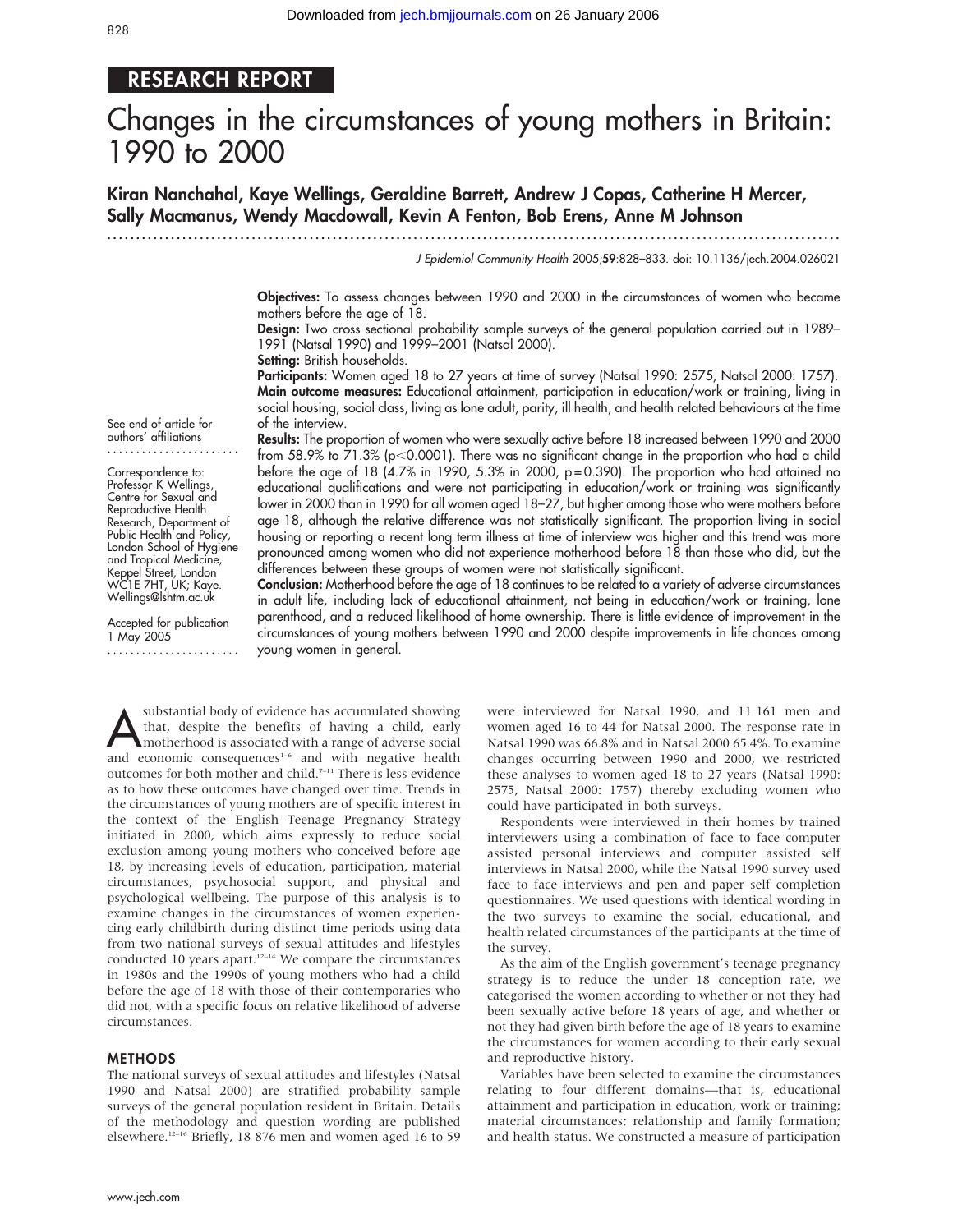|                                                                                    | Natsal 1990                                                                                |                                                                                                                     |                                                                                                    |                                                                                                              | Natsal 2000                                                                                                         |                                                                                                                          |                                                                                                                      |                                                                                                                    |                                    |
|------------------------------------------------------------------------------------|--------------------------------------------------------------------------------------------|---------------------------------------------------------------------------------------------------------------------|----------------------------------------------------------------------------------------------------|--------------------------------------------------------------------------------------------------------------|---------------------------------------------------------------------------------------------------------------------|--------------------------------------------------------------------------------------------------------------------------|----------------------------------------------------------------------------------------------------------------------|--------------------------------------------------------------------------------------------------------------------|------------------------------------|
|                                                                                    | Sexual intercourse before 18 years                                                         |                                                                                                                     |                                                                                                    |                                                                                                              | Sexual intercourse before 18 years                                                                                  |                                                                                                                          |                                                                                                                      |                                                                                                                    |                                    |
|                                                                                    |                                                                                            | Yes                                                                                                                 |                                                                                                    |                                                                                                              |                                                                                                                     | Yes                                                                                                                      |                                                                                                                      |                                                                                                                    | Overall difference<br>between 1990 |
| Circumstances at time of                                                           |                                                                                            | Birth before 18 years                                                                                               |                                                                                                    |                                                                                                              |                                                                                                                     | Birth before 18 years                                                                                                    |                                                                                                                      |                                                                                                                    | and 2000                           |
| survey                                                                             | ş                                                                                          | $\epsilon$                                                                                                          | Yes                                                                                                | ₹                                                                                                            | ٤                                                                                                                   | $\frac{9}{2}$                                                                                                            | Yes                                                                                                                  | ₹                                                                                                                  | p Value                            |
| Base: unweighted/                                                                  | 1028/1016                                                                                  | 1381/1343                                                                                                           | $\frac{8}{10}$<br>166/                                                                             | 2575/2475                                                                                                    | 510/465                                                                                                             | 1136/1069                                                                                                                | 11/85                                                                                                                | 1757/1619                                                                                                          |                                    |
| Education and participation<br>Age (mean (SE))<br>Proportion<br>weighted           | 0.41 (0.39, 0.43)<br>23.1 (0.10)                                                           | 0.54 (0.52, 0.56)<br>22.4 (0.09)                                                                                    | $(0.04, 0.06)$<br>$(0.26)$<br>$0.05$ (<br>22.2                                                     | 22.7 (0.07)<br>100                                                                                           | 0.31<br>$0.29$ $(0.26, 0.25)$                                                                                       | 0.66 (0.63, 0.69)<br>22.6 (0.10)                                                                                         | 0.05 (0.04, 0.06)<br>22.1 (0.28)                                                                                     | 22.6 (0.08)<br>100                                                                                                 | 0.0001<br>0.490                    |
| Highest academic qualification<br>O level/GCSE/other<br>A level or higher          | 47.1 (43.6, 50.7)<br>44.0 (40.6, 47.6)                                                     | 33.1 (30.2, 36.2)<br>53.2 (50.2, 56.3)<br>13.7 (11.8, 15.8)                                                         | $3.5, 13.5$<br>(38.6, 55.1)<br>(38.1, 54.6)<br>7.0 [3.16]<br>46.8 [1]<br>46.2 [1]                  | $40, 48$<br>$40, 8$<br>37.6 (35.4,<br>49.2 (46.9,<br>13.2 (11.8,                                             | 56.4 (51.1, 61.4)<br>38.8 (33.8, 43.9)<br>4.9 (3.3, 7.1)                                                            | 39.4 (36.0, 42.9)<br>51.1 (47.6, 54.5)<br>9.5(7.8, 11.5)                                                                 | 4.4 (1.5, 12.6)<br>46.2 (35.8, 56.8)<br>49.4 (38.8, 60.0)                                                            | 45.4)<br>50.2)<br>42.5 (39.5, 45.4)<br>47.3 (44.4, 50.2)<br>10.2 (8.8, 11.9)                                       | 0.006                              |
| None<br>In education/work/training<br>Yes<br>21.9 (19.4, 24.7)                     |                                                                                            | 68.8 (66.0, 71.5)<br>31.2 (28.5, 34.0)                                                                              | $(22.1, 39.1)$<br>$(60.9, 77.9)$<br>29.9                                                           | $72.8$<br>$31.3$<br>70.8 (68.7, 2)<br>29.2 (27.2, 3                                                          | 86.5 (82.9, 89.4)<br>13.5 (10.6, 17.1)                                                                              | 76.9 (74.3, 79.4)<br>23.1 (20.6, 25.7)                                                                                   | $37.0$<br>$81.4$<br>26.8 (18.6, 3                                                                                    | 77.0 (74.7, 79.1)<br>23.0 (20.9, 25.3)                                                                             | 0.0001                             |
| Material circumstances<br>Council/housing<br>Tenure                                | 18.5 (16.0,21.2)                                                                           | 26.9 (24.2, 29.8)                                                                                                   | 56.1, 73.3)<br>65.2                                                                                | 25.2 (23.2, 27.4)                                                                                            | 18.4 (14.9, 22.4)                                                                                                   | 25.3 (22.6, 28.1)                                                                                                        | 69.7 [59.3, 78.4]                                                                                                    | 25.60 (23.4, 28.1)                                                                                                 | 0.788                              |
| Social class<br>association<br>Other                                               | 81.5 (78.8, 84.0)                                                                          | 73.1 (70.2, 75.8)                                                                                                   | (26.7, 43.9)<br>34.8                                                                               | 74.8 (72.6, 76.8)                                                                                            | 81.6 (77.6, 85.1)                                                                                                   | 74.7 (71.9, 77.4)                                                                                                        | 30.3 (21.6, 40.7)                                                                                                    | 74.4 (71.9, 76.6)                                                                                                  |                                    |
| Family relationships and parity<br>III non-manual/manual<br>unemployed<br>$\equiv$ | 28.7 (25.2, 32.5)<br>53.1 (48.9, 57.2)<br>$17.1$ $(14.2, 20.4)$<br>$1.2$ $(0.6, 2.3)$      | 20.1 (17.4, 23.2)<br>55.6 (51.9, 59.1)<br>23.5 (20.7, 26.7)<br>0.8 (0.4, 1.6)                                       | $\frac{6.5(2.4, 16.6)}{24.7(13.9, 40.0)}$<br>$(36.2, 62.1)$<br>$(12.4, 29.7)$<br>19.7<br>49.1      | 23.3 (21.2, 25.6)<br>53.6 (51.0, 56.1)<br>$\begin{array}{c} 21.6 (19.6, 23.8) \\ 1.5 (1.1, 2.1) \end{array}$ | 25.3 (21.0, 30.2)<br>52.2 (46.8, 57.6)<br>$21.6$ $(17.4, 26.4)$<br>0.9 $(0.3, 2.4)$                                 | 21.5 (18.9, 24.4)<br>53.6 (50.2, 57.0)<br>24.3 (21.5, 27.3)<br>0.5 (0.2, 1.2)                                            | $\begin{array}{c} 1.0 & (0.2, 7.1) \\ 39.1 & (27.9, 51.6) \\ 53.2 & (40.8, 65.2) \end{array}$<br>$6.6$ $(2.4, 16.9)$ | 21.6 (19.4, 24.0)<br>52.7 (49.8, 55.4)<br>24.8 (22.4, 27.3)<br>0.9 (0.5, 1.6)                                      | 0.102                              |
| Currently living as lone adult<br>Yes<br>$\frac{1}{2}$                             | 91.0 (89.0, 92.7)<br>9.0 (7.3, 11.0)                                                       | 87.4 (85.5, 89.0)<br>12.6 (11.0, 14.5)                                                                              | $(57.9, 73.7)$<br>$(26.3, 42.1)$<br>66.3                                                           | 87.9 (86.5, 89.1)<br>12.1 (10.9, 13.5)                                                                       | 91.3 (89.0, 93.1)<br>8.7 (6.9, 11.0)                                                                                | 85.4 (83.4, 87.1)<br>14.6 (12.9, 16.6)                                                                                   | 64.9 (55.5, 73.3)<br>35.1 (26.7, 44.5)                                                                               | 86.0 (84.4, 87.4)<br>14.0 (12.6, 15.6)                                                                             | 0.054                              |
| Number of children<br>$\circ$<br>$\sim$                                            | 75.6 (72.7, 78.3)<br>14.8 (12.7, 17.1)<br>7.7 (6.2, 9.4)<br>2.0 (1.3, 2.9)                 | $\begin{array}{c} 64.6 \ (61.8, 67.3) \\ 21.0 \ (18.7, 23.4) \\ 11.1 \ (9.7, 12.8) \\ 3.4 \ (2.6, 4.4) \end{array}$ | $(29.2, 45.8)$<br>$(27.1, 42.7)$<br>$(21.4, 36.5)$<br>34.5<br>37.2<br>0.0                          | 66.1 (63.9, 68.2)<br>19.2 (17.6, 20.9)<br>10.8 (9.7, 12.0)<br>4.0 (3.3, 4.8)                                 | $\begin{array}{l} 84.7 \, [80.9, 87.9] \\ 8.8 \, [6.5, 11.8] \\ 6.2 \, [4.2, 9.0] \\ 0.3 \, [0.1, 1.6] \end{array}$ | $\begin{array}{c} \n69.0 \, (66.0, 71.8) \\ 20.5 \, (18.1, 23.1) \\ 8.2 \, (6.7, 9.9) \\ 2.4 \, (1.6, 3.4)\n\end{array}$ | 34.6 (26.0, 44.3)<br>38.4 (28.9, 48.8)<br>27.0 (19.0, 36.9)<br>0.0                                                   | $\begin{array}{c} 69.9 \ (67.4, 72.2) \\ 17.9 \ (16.0, 19.9) \\ 9.2 \ (7.9, 10.7) \\ 3.1 \ (2.4, 4.0) \end{array}$ | 0.068                              |
| Health related factors<br>Non/former smoker<br>Current smoker<br>Smoking           | 73.5 (70.4, 76.4)<br>26.5 (23.6, 29.6)                                                     | 49.2 (46.1, 52.2)<br>50.8 (47.8, 53.9)                                                                              | $(24.9, 40.4)$<br>$(59.6, 75.1)$<br>$\frac{32.2}{67.8}$                                            | 58.4 (56.2, 60.6)<br>41.6 (39.4, 43.8)                                                                       | 78.8 (74.4, 82.7)<br>21.2 (17.3, 25.6)                                                                              | 50.2 (46.9, 53.5)<br>49.8 (46.5, 53.1)                                                                                   | 38.5 (29.3, 48.7)<br>61.5 (51.3, 70.7)                                                                               | 57.8 (55.0, 60.5)<br>42.2 (39.5, 45.0)                                                                             | 0.0003<br>0.744                    |
| $BM$ (kg/m <sup>2</sup> )<br>$20 - 24$<br>$25 - 29$<br>< 20<br>$\frac{4}{30}$      | 25.0 (22.1, 28.1)<br>58.4 (55.0, 61.8)<br>$13.2$ $(11.0, 15.6)$<br>3.4(2.4, 4.8)           | 21.4 (19.0, 24.1)<br>59.4 (56.3, 62.3)<br>14.2 (12.3, 16.3)<br>5.0 (3.9, 6.6)                                       | $(17.7, 33.4)$<br>$(45.3, 62.5)$<br>$13.8$ (9.2, 20.3)<br>7.5 (4.3, 12.6)<br>13.8(<br>54.0<br>24.7 | 23.0 (21.2, 25.0)<br>58.7 (56.5, 60.9)<br>13.7 (12.4, 15.2)<br>4.5(3.7, 5.5)                                 | 22.5 (18.4,27.2)<br>57.0 (51.7, 62.2)<br>13.7 (10.6, 17.6)<br>6.7(4.8, 9.4)                                         | 21.9 (19.2, 24.9)<br>53.8 (50.4, 57.1)<br>16.6 (14.2, 19.2)<br>7.8 (6.2, 9.7)                                            | 22.5 (14.7, 32.7)<br>50.6 (40.1, 61.0)<br>16.6 (10.1, 25.8)<br>$10.4$ $(5.1, 20.0)$                                  | 22.1 (19.9, 24.5)<br>54.5 (51.8, 57.2)<br>15.8 (13.9, 17.8)<br>7.6 (6.4, 9.1)                                      |                                    |
| $\frac{1}{2}$<br>Yes                                                               | Ill for three months or more in past five years<br>$92.5 [90.6, 94.1]$<br>7.5 $(5.9, 9.4)$ | 88.7 (86.5, 90.6)<br>11.3 (9.4, 13.5)                                                                               | $(80.6, 94.9)$<br>$(5.1, 19.4)$<br>89.8                                                            | 90.3 (88.9, 91.6)<br>9.7 (8.4, 11.1)                                                                         | 91.7<br>89.3 (86.3, 91.7)<br>10.7 (8.3, 13.7)                                                                       | 86.8 (84.6, 88.8)<br>13.2 (11.2, 15.4)                                                                                   | 84.5 (75.4, 90.7)<br>15.5 (9.3, 24.6)                                                                                | 87.4 (85.7, 90.0)<br>12.6 (11.0, 14.3)                                                                             | 0.006                              |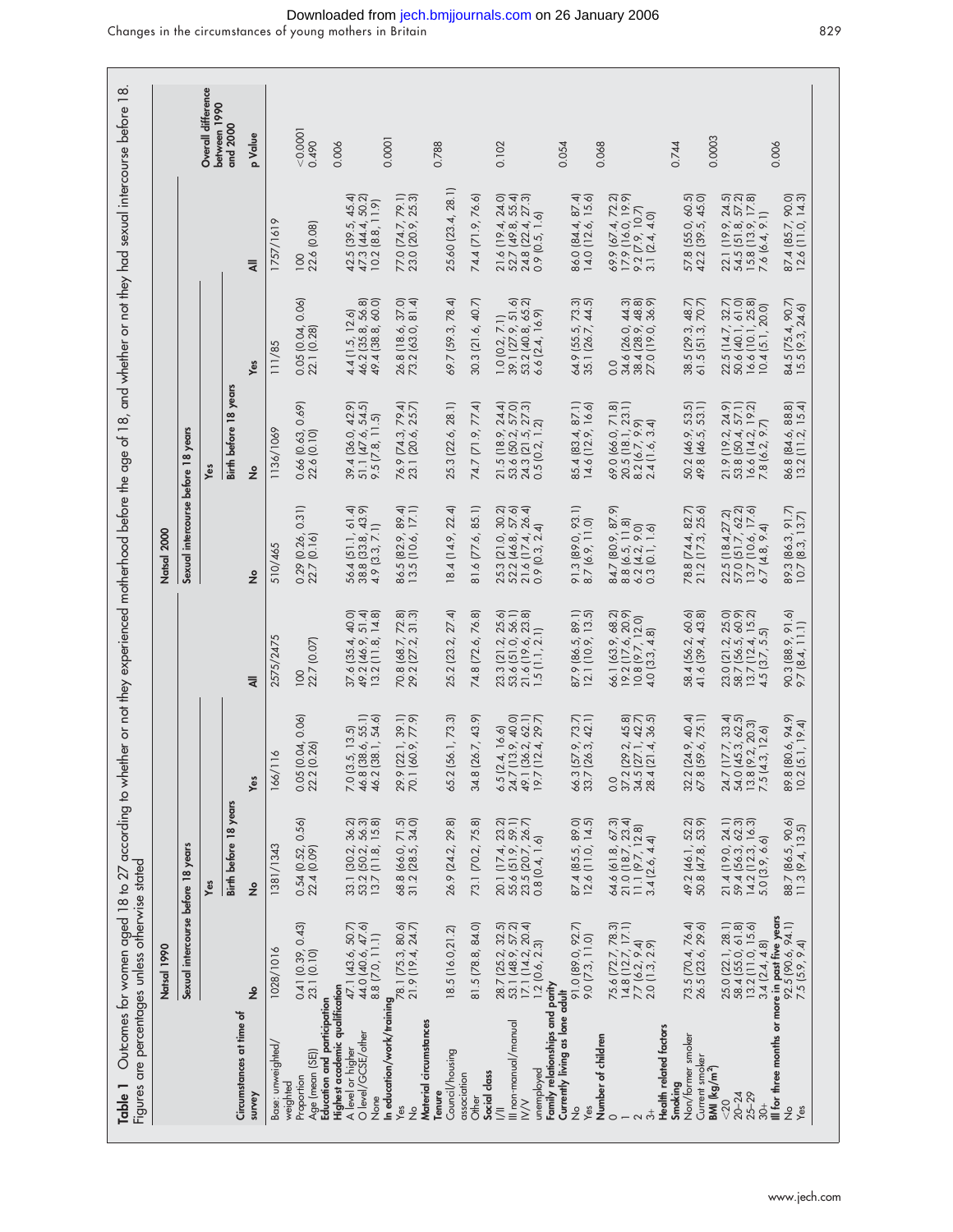at the time of the interview combining participation in training, work, or education. With respect to material circumstances, we included housing tenure and social class. Responses to questions on current accommodation allowed us to determine whether or not respondents rented the property in which they lived, and from whom. Respondents' social class was derived from the nature of their employment at the time of the survey, using the registrar general's classification. Variables relating to family relationships include support (currently living as the lone adult in the household) and parity. We included a measure of recent long term illness (illness or accident in the past five years affecting health for at least three months). We also included health related factors: smoking; and body mass index (BMI) calculated as weight in kilograms divided by height in meters squared. Adverse circumstances at the time of the survey were defined as not having any educational qualifications; not being in education, work or training; living in social housing (rented from council or housing association); being in social class IV/V or unemployed; being divorced or separated; living as a lone adult in the household; having three or more children; smoking; being overweight  $(BMI \geq 25 \text{ kg/m}^2)$ ; and having a recent long term illness.

# Statistical analyses

All statistical analyses were carried out using the survey functions of Stata (version 8.1) to account for stratification, clustering, and weighting of the samples. The data in each survey were weighted to correct for unequal selection probabilities and to match the corresponding age/sex population profile. Natsal 1990 data were weighted for differential selection probabilities and then post-stratified to the 1991 census estimates, thereby differing slightly from the method reported in previous publications. We used  $\gamma^2$  tests to compare the differences in prevalence for each characteristic in all women between the two surveys. We used logistic regression to obtain odds ratios to compare estimates of adverse outcomes in women who reported being sexually active before age 18 but did not have a child and those who had a child before 18, relative to women who were not sexually active before 18, separately for Natsal 1990 and Natsal 2000. Logistic regression was also used to assess change in prevalence of adverse circumstances between 1990 and 2000 separately for women who became mothers before 18 and those who did not. We included interaction terms to test whether the magnitude of change in the adverse circumstance between the two surveys differed according to whether or the not the woman had a child before the age of 18.

Natsal 1990 and 2000 was approved by University College Hospital and LSHTM, and Natsal 2000 was additionally approved by the North Thames Multi-Centre Research Ethics Committee and all the local research ethics committees in Britain.

## RESULTS

The proportion of women aged 18 to 27 years reporting they were sexually active before 18 increased between 1990 and 2000 from 58.9% (95% confidence intervals: 56.8, 61.0) to 71.3% (68.7, 73.8). There was no significant change in the prevalence of women who reported having a child before the age of 18 (4.7% (4.0, 5.5) in 1990, 5.3% (4.3, 6.5) in 2000.

Table 1 shows, for each survey, the prevalence of the characteristics for all women aged 18 to 27 at the time of the survey according to whether they had been sexually active or had a child before 18 years. Table 2 shows, for each survey, the odds ratios for adverse outcomes for women who were sexually active before 18 but did not have child and those who had a child before 18 relative to women who were not sexually active before 18. Table 3 shows the change in adverse circumstances between the two surveys according to whether the women had a child before the age of 18 or not.

## Education and participation

There was an overall improvement in level of educational achievement and in participation in economic activity between 1990 and 2000 (table 1). A higher proportion of all women aged 18 to 27 achieved A levels or higher and a lower proportion had no educational qualifications in 2000 compared with 1990. A higher proportion of young women were participating in education, work, or training at the end of the 1990s compared with a decade earlier (77.0% in Natsal 2000 compared with 70.8% in Natsal 1990). However, the circumstances varied according to whether or not women were sexually active or had a child before 18 (table 2). In both 1990 and 2000, compared with women who were not sexually active before 18, those who had a child before 18 were much more likely to have no academic qualification

Table 2 Odds ratio (95% confidence interval) for adverse outcomes according to whether or not women had a child before the age of 18 years compared with women who were not sexually active before the age of 18 years, by year of survey

|                                           | Natsal 1990                        |                       | Natsal 2000<br>Sexual intercourse before 18 years |      |                       |                     |
|-------------------------------------------|------------------------------------|-----------------------|---------------------------------------------------|------|-----------------------|---------------------|
|                                           | Sexual intercourse before 18 years |                       |                                                   |      |                       |                     |
|                                           | No                                 | Yes                   |                                                   |      | Yes                   |                     |
|                                           |                                    | Birth before 18 years |                                                   |      | Birth before 18 years |                     |
| Circumstances at time of survey           |                                    | No                    | <b>Yes</b>                                        | No   | <b>No</b>             | Yes                 |
| <b>Education and participation</b>        |                                    |                       |                                                   |      |                       |                     |
| No academic qualification                 | 1.00                               | $1.63$ (1.22, 2.20)   | 8.86 (5.79, 13.6)                                 | 1.00 | $2.03$ (1.30, 3.20)   | 19.0 (10.5, 34.3)   |
| Not in education/work/training            | 1.00                               | 1.62 (1.34, 1.95)     | 8.37 (5.38, 13.0)                                 | 1.00 | 1.92 (1.42, 2.62)     | 17.5 (10.1, 30.3)   |
| <b>Material circumstances</b>             |                                    |                       |                                                   |      |                       |                     |
| Living in social housing                  | 1.00                               | $1.63$ (1.32, 2.00)   | 8.27 (5.48, 12.49)                                | 1.00 | $1.50$ (1.14, 1.99)   | 10.2 (6.10, 17.2)   |
| Social class IV/V/unemployed              | 1.00                               | $1.44$ (1.10, 1.88)   | 9.86(5.08, 19.1)                                  | 1.00 | 1.14(0.84, 1.55)      | 5.15 (2.93, 9.05)   |
| Family relationships and parity           |                                    |                       |                                                   |      |                       |                     |
| Currently living as lone adult            | 1.00                               | 1.47(1.12, 1.94)      | 5.17 (3.38, 7.91)                                 | 1.00 | 1.79(1.34, 2.40)      | 5.64 (3.52, 9.04)   |
| $3+$ children                             | 1.00                               | 1.73 (1.07, 2.80)     | 19.6 (11.4, 33.8)                                 | 1.00 | 7.22 (1.45, 36.0)     | 111 (21.8, 563)     |
| <b>Health related factors</b>             |                                    |                       |                                                   |      |                       |                     |
| Current smoker                            | 1.00                               | $2.88$ (2.36, 3.50)   | 5.86 (3.96, 8.69)                                 | 1.00 | $3.70$ (2.79, 4.89)   | 5.93 (3.66, 9.63)   |
| BMI $\geq 25 \text{ kg/m}^2$              | 1.00                               | $1.20$ (0.95, 1.52)   | 1.36 (0.89, 2.08)                                 | 1.00 | 1.25(0.92, 1.69)      | $1.44$ (0.82, 2.50) |
| Ill for three months or more in past five | 1.00                               | $1.57$ (1.14, 2.17)   | $1.41$ (0.64, 3.10)                               | 1.00 | $1.27$ (0.91, 1.76)   | 1.53 (0.80, 2.92)   |
| years                                     |                                    |                       |                                                   |      |                       |                     |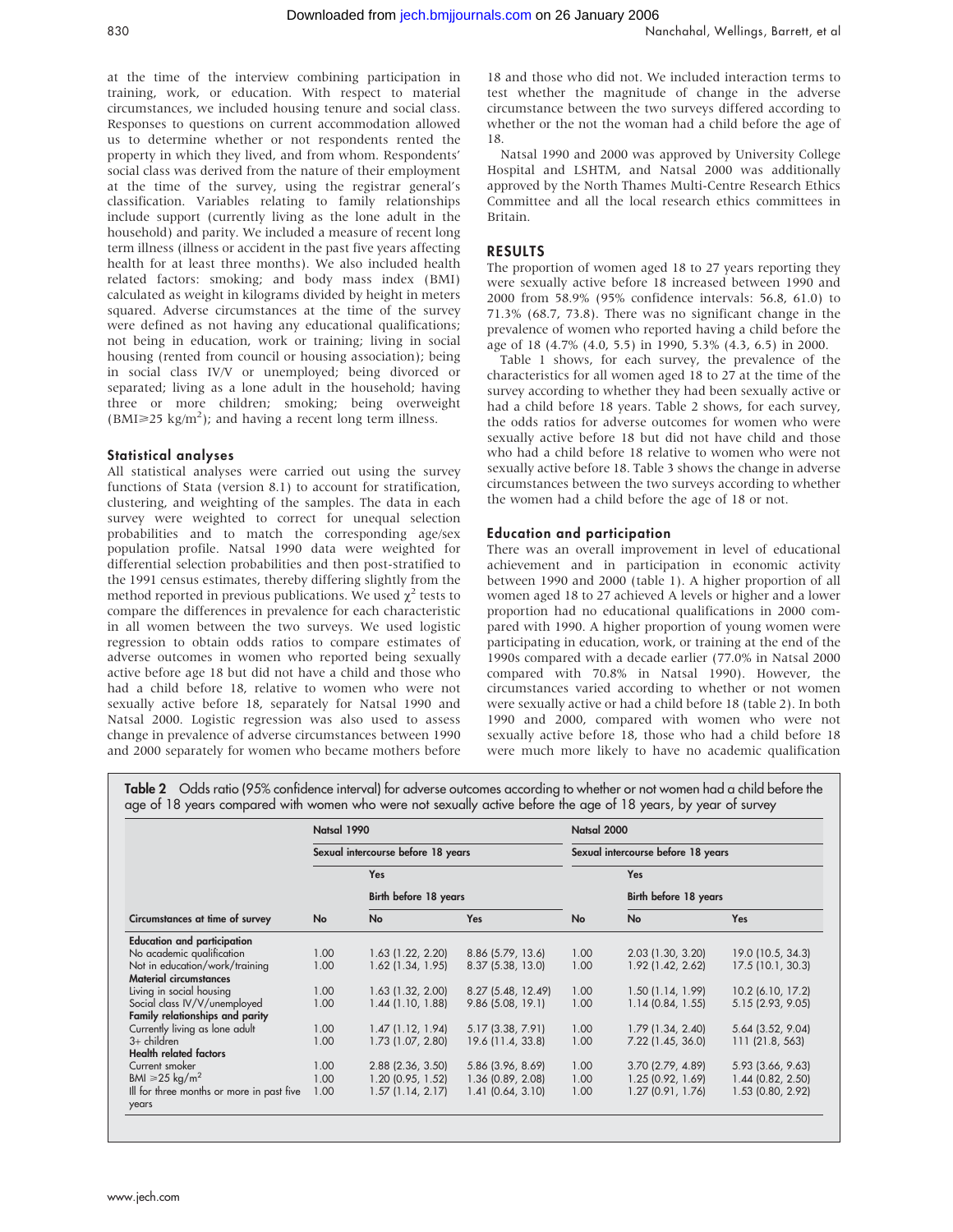Downloaded from [jech.bmjjournals.com](http://jech.bmjjournals.com) on 26 January 2006

Changes in the circumstances of young mothers in Britain 831

Table 3 Odds ratio (95% confidence interval) for change in prevalence of adverse circumstances in Natsal 2000 compared with Natsal 1990 in women aged 18 to 27 years by motherhood before the age of 18

|                                    | Birth before age 18 years | <b>Test for interaction</b> |         |
|------------------------------------|---------------------------|-----------------------------|---------|
|                                    | No                        | Yes                         | p Value |
| <b>Education and participation</b> |                           |                             |         |
| No academic qualification          | $0.67$ (0.53, 0.85)       | 1.14(0.66, 1.96)            | 0.080   |
| Not in education/work/training     | $0.68$ (0.57, 0.80)       | $1.16$ (0.62, 2.18)         | 0.100   |
| <b>Material circumstances</b>      |                           |                             |         |
| Living in social housing           | $1.00$ (0.84, 1.18)       | 1.23 (0.68, 2.23)           | 0.500   |
| In social class IV/V/unemployed    | 1.15 (0.96, 1.39)         | $0.68$ (0.30, 1.51)         | 0.207   |
| Family relationships and parity    |                           |                             |         |
| Currently living as lone adult     | 1.19(0.99, 1.43)          | 1.06(0.63, 1.81)            | 0.702   |
| Have three or more children        | $0.62$ (0.40, 0.97)       | $0.94$ (0.52, 1.70)         | 0.276   |
| <b>Health related factors</b>      |                           |                             |         |
| Current smoker                     | $1.03$ (0.89, 1.20)       | $0.76$ (0.44, 1.31)         | 0.277   |
| BMI $\geq 25 \text{ kg/m}^2$       | $1.37$ (1.15, 1.63)       | $1.37$ (0.73, 2.55)         | 0.998   |
| Ill for three months or more       | $1.33$ $(1.07, 1.65)$     | $1.61$ (0.63, 4.12)         | 0.699   |
| in past five years                 |                           |                             |         |

significantly different for women who had a child before 18 compared with those who did not.

(OR: 8.86 in 1990, 19.0 in 2000) and to be in neither education, work, nor training (OR: 8.37 in 1990, 17.5 in 2000) than those who were sexually active but did not have a child before 18.

#### Material circumstances: housing and socioeconomic group

There was little overall change in the proportion of all young women living in social housing between 1990 and  $2000(p = 0.788)$  (table 1). The odds of being in social housing were much higher for the women who had a child before 18 relative to those who were not sexually active before 18 at both time points (ORs: 8.27 in 1990; 10.2 in 2000) but only slightly higher for women who were sexually active and did not have a child before 18 (table 2).

There was little overall change in the social class distribution among young women between 1990 and 2000 (table 1). The circumstances at time of interview varied according to sexual and reproductive history. The odds of being in social class IV/V or unemployed were much higher among women who had a child before 18 (OR 9.86 in 1990, 5.15 in 2000), and somewhat higher among those who were sexually active before 18 (1.44 in 1990, 1.14 in 2000) compared with women who were not sexually active before 18 (table 2).

#### Support: family relationships and parity

There has been a small increase between 1990 and 2000 in the proportion of all women living as a lone adult in a household (12.1% in 1990 to 14.0% in 2000) but this failed to reach statistical significance. Compared with women who were not sexually active before 18, the odds of living as a lone adult were higher among women who were sexually active and did not have a child before 18 and very much higher among women who became mothers before 18 (table 2).

A slightly higher proportion of all women had no children and a lower proportion had two or more children in 2000 compared with 1990 but this difference was not statistically significant (table 1). The odds of having three or more children were very much higher among women who had a

# What is already known on this topic

Early motherhood has adverse social, economic, and health related outcomes.

child before 18 compared with those who were not sexually active before 18 at both time points (table 2).

#### Health behaviours and health status

There was no significant change between 1990 and 2000 in the proportion of women who reported smoking at the time of the interview (table 1). Compared with women who were not sexually active before 18, the odds of smoking were higher among those reporting sexual intercourse before 18 (2.88 in 1990, 3.70 in 2000) and in those who had a child before 18 (5.86 in 1990, 5.93 in 2000) (table 2).

The proportion of all women who were obese (BMI≥30 kg/ m<sup>2</sup>) or overweight (BMI≥25–30 kg/m<sup>2</sup>) increased significantly between 1990 and 2000 (table 1). The odds of being overweight or obese (BMI≥25) were higher among women who were mothers before 18, and in those who were sexually active before 18 compared with women who were not sexually active before 18 but this did not reach statistical significance (table 2).

The proportion of all women reporting a period of three months or more of ill health in the five years before interview increased from 9.7% in 1990 to 12.6% in 2000 (table 1). Compared with women who reported not having sexual intercourse before 18, women who were sexually active before 18, whether or not they had a child before 18, were more likely to report long term illness but there was considerable overlap in the 95% confidence intervals for the odds ratios (table 2).

#### Relative changes in circumstances between 1990 and 2000 according to motherhood before 18

We calculated odds ratios to assess the changes in prevalence of adverse circumstances between 1990 and 2000 separately for women who had a child before 18 and those who did not. To find out if any changes in prevalence over the decade differed in the two groups of women, we conducted a formal test of interaction for each adverse circumstance examined.

In 2000, the odds of having no educational qualifications, and the odds of not being in education, work, or training, for women who remained childless before age 18 had decreased compared with 1990, (ORs: 0.67 and 0.68 respectively), while for those who had a child before 18 they had increased (ORs:1.14 and 1.16 respectively) (table 3).

Comparison between 2000 and 1990 showed that the odds of living in social housing was higher in 2000 compared with 1990 for women who had a child before 18 (OR: 1.23), and no different for those who did not (ORs 1.00). The odds of being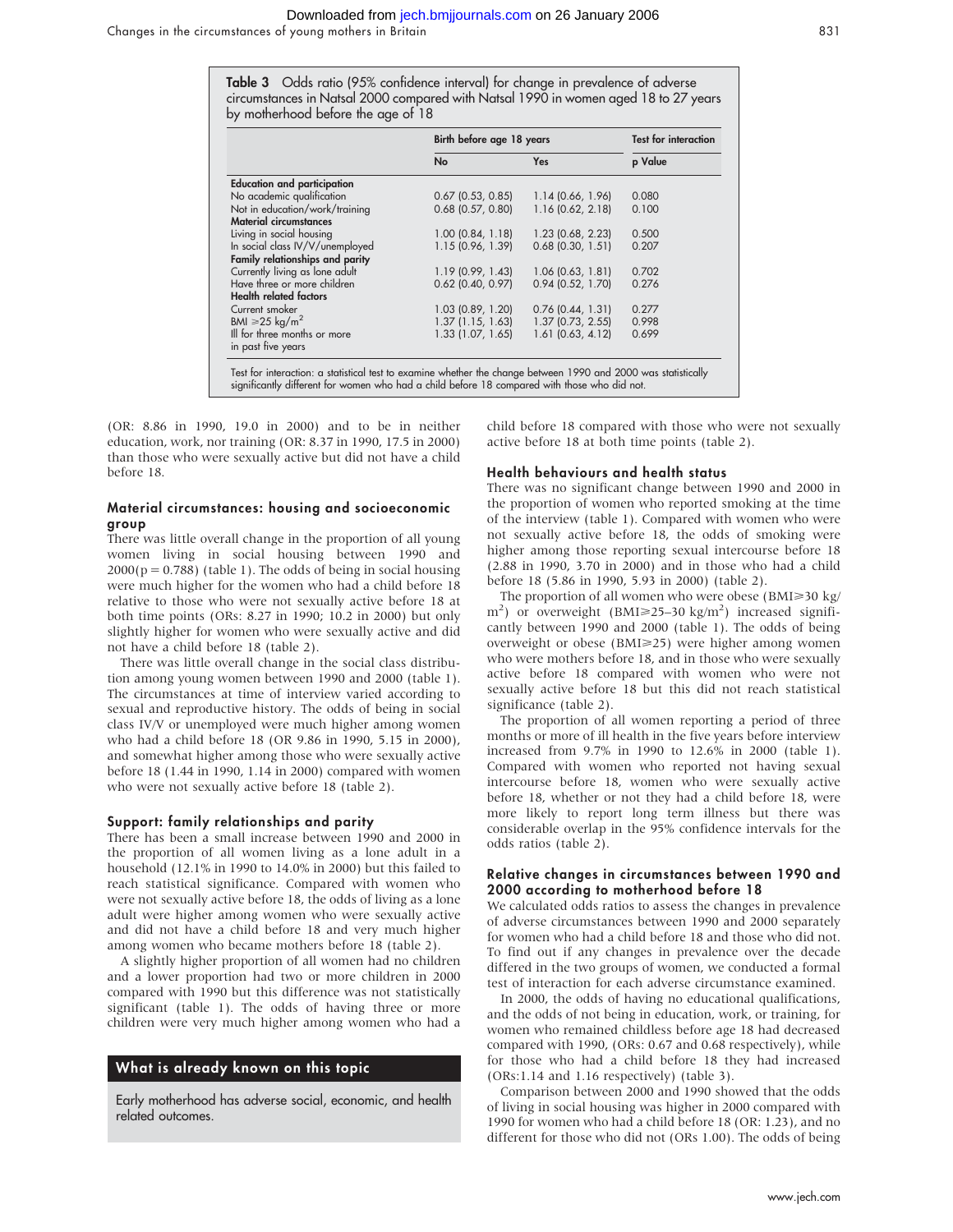# What this study adds

- Despite the noticeable increase in the proportion of women who are sexually active before 18, the proportion having a child before 18 has changed little between 1990 and 2000.
- Circumstances of women who enter motherhood early in life—in terms of personal achievement, life chances, material circumstances, and physical wellbeing—have not improved over the past decade.

in social class IV or V or being unemployed were a little higher in women who did not have a child before 18 and slightly lower in those who did, in 2000 compared with 1990.

The decrease in odds between 1990 and 2000 of having three or more children was greater for women who did not have a child before age 18 than in those who did.

There was no statistically significant difference in the changes from 1990 to 2000 between women who had a child before 18 and those who did not (table 3).

# **DISCUSSION**

Despite the noticeable increase in the proportion of women becoming sexually active before 18 between 1990 and 2000, the incidence of motherhood before 18 has not changed significantly over this period; 11.4% of women who were sexually active before 18 had a child before 18 in 1990, compared with 9.6% in 2000.

An inescapable conclusion of these analyses is that the social, material, and physical circumstances of women who become mothers early in life are a great deal worse than those of women who do not. These seem to be a consequence of early motherhood rather than early sexual activity, as the differences between those who became sexually active early in life (but did not have a child) and those who did not are much smaller than the differences between mothers and non-mothers. Our results add further to the evidence that early motherhood continues to be associated with a variety of adverse adult life course circumstances.

These analyses show that, among all young women, many indicators of personal circumstances, for example, educational qualifications, and participation in education, work, or training, show an improvement in absolute terms during the 1990s. By contrast, there is evidence of unfavourable trends relating to psychosocial support, reported recent long term illness, and obesity.

There is some suggestion that the improvement in circumstances was less evident among women who entered motherhood early in life compared with those who did not. For six of the nine circumstances examined, the relative disadvantage had worsened between 1990 and 2000 for women who entered motherhood early compared with those who did not. While our findings are also consistent with there being little change in the circumstances of young mothers relative to other young women, we note that demonstrating statistically significant changes in the 5% of women aged 18 to 27 who had a child before 18 in 1990 and in 2000 is likely to be difficult, even in large national surveys.

In general, longitudinal studies provide the best opportunities to examine trends in life course events. Even though early motherhood occurred before most of the factors listed (although not always for education) causality cannot necessarily be inferred. Our findings do not take into account the role of differences in family of origin between women who became mothers early in life and those who did not, and these background factors would also have been subject to

# Policy implications

These findings add further evidence of growing differentials in health status between rich and poor in Britain in the past two decades. Despite improvements in life chances among young women in general, there is little evidence of improvement in the circumstances of young mothers between 1990 and 2000. The failure of young mothers to benefit from improvements in educational attainment over the period suggests that between 1990 and 2000 school systems may not have adapted to the needs of young mothers. Public health interventions to date have focused more on reducing rates of teenage conception than on mitigating the adverse outcomes of early motherhood.22–24 By contrast, the government's teenage pregnancy strategy, set up in 2000, aims to achieve both these ends. These findings will be of interest in establishing baseline trends from which to assess progress towards these goals.

secular change. The strength of these cross sectional studies, however, is that they are based on large samples of women, conducted 10 years apart using the same set of questions, and provide up to date information on the current circumstances of young women.

These findings need to be set in the context of secular changes that have affected all women during this period. The 1980s and 1990s saw important social and economic changes in Britain. There has been a widening of the income gap, $18$ growing differentials in health status between rich and poor,<sup>19</sup> and between the circumstances of lone and couple mothers<sup>1</sup> in Britain, and evidence of an increasing differential between early mothers and others in terms of educational level in the USA.20 21 Our findings extend and support these findings. Despite the secular changes occurring in the 1990s leading to generally improved circumstances for young women, the level of disadvantage of early mothers relative to their childfree peers seems, at best, to have remained essentially unchanged over recent decades and, at worst, to have deteriorated in relative terms.

Although we cannot infer causality, our data suggest that women who entered motherhood early in life have obtained little benefit from the more benign influences on the lives of women. These discrepancies have increased the gap between those who had a child early in life, and those who did not, between the 1980s and the 1990s. The failure of young mothers to benefit from improvements in educational attainment over the period suggests that between 1990 and 2000 school systems may not have adapted to the needs of young mothers. Public health interventions to date have focused more on reducing rates of teenage conception than on mitigating the adverse outcomes of early motherhood.<sup>22–24</sup> By contrast, the government's teenage pregnancy strategy, set up in 2000, aims to achieve both these ends.<sup>25</sup> Our findings will be of interest in establishing baseline trends from which to assess progress towards these goals.

# ACKNOWLEDGEMENTS

We thank the study participants, the team of interviewers and operations, and computing staff from the National Centre for Social Research who carried out the interviews.

# CONTRIBUTORS

KW, GB, and KN designed this study; KN conducted the statistical analysis with assistance from GB, CM, and AC; KN and KW drafted the paper. KW, BE, KF, and AJ were principal investigators and participated in the design and management of the Natsal surveys. All authors contributed to writing the paper. KW is as guarantor.